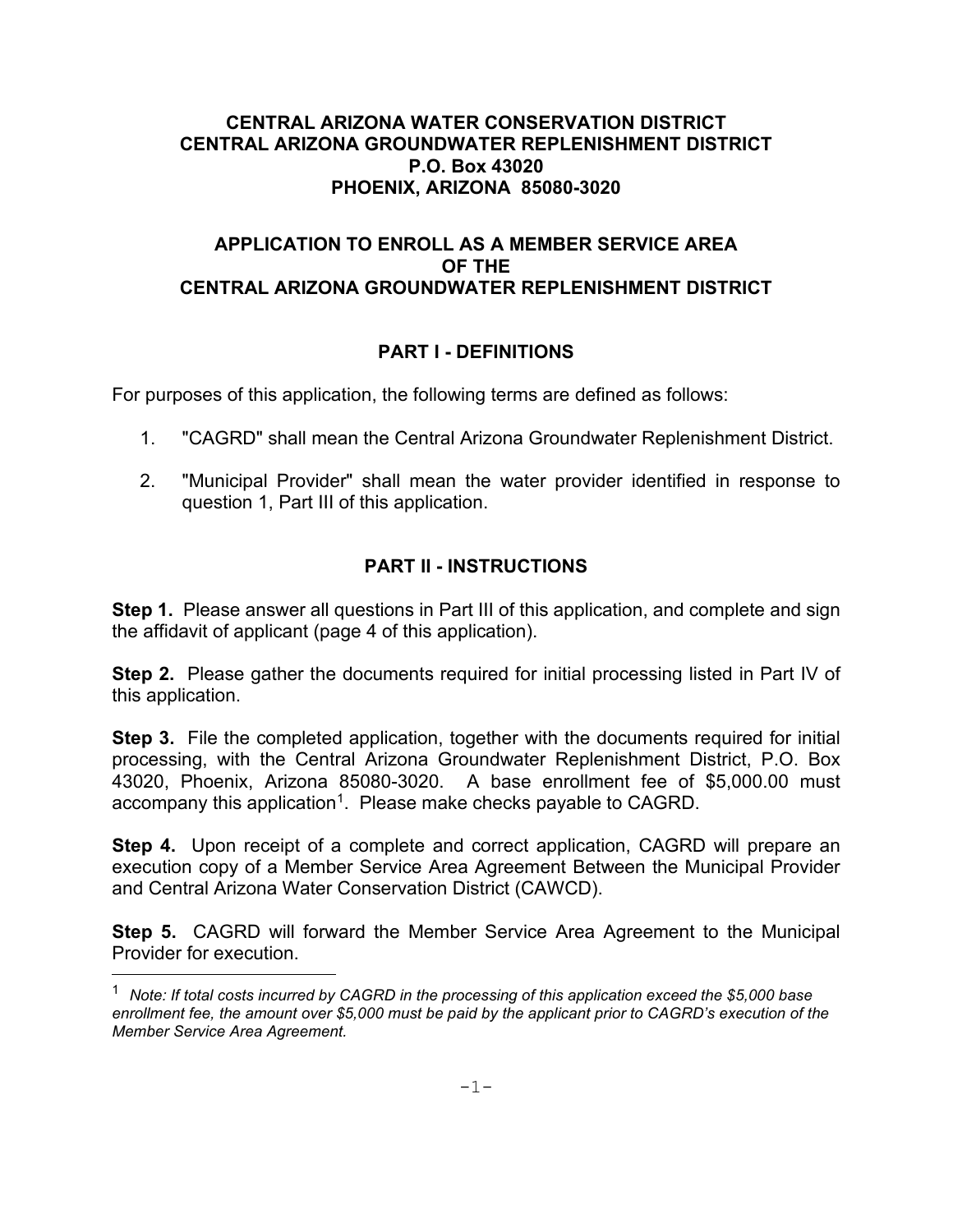**Step 6.** The Municipal Provider shall prepare and execute, or cause to be executed on its behalf, a Resolution and shall publish the Resolution once each week for two consecutive weeks in a newspaper of general circulation in the county or counties where the Municipal Provider's Service Area is located, in accordance with Arizona Revised Statutes § 48-3780(7).

**Step 7.** The Municipal Provider shall execute, or cause to be executed on its behalf, the Member Service Area Agreement.

**Step 8.** Return the fully executed Resolution and Member Service Area Agreement to CAGRD, together with an affidavit of publication from the newspaper(s) which published the Resolution, to CAGRD.

**Step 9.** CAWCD will execute the Member Service Area Agreement. CAGRD will then notify the Arizona Department of Water Resources that the Municipal Provider has qualified as a Member Service Area of the Central Arizona Groundwater Replenishment **District**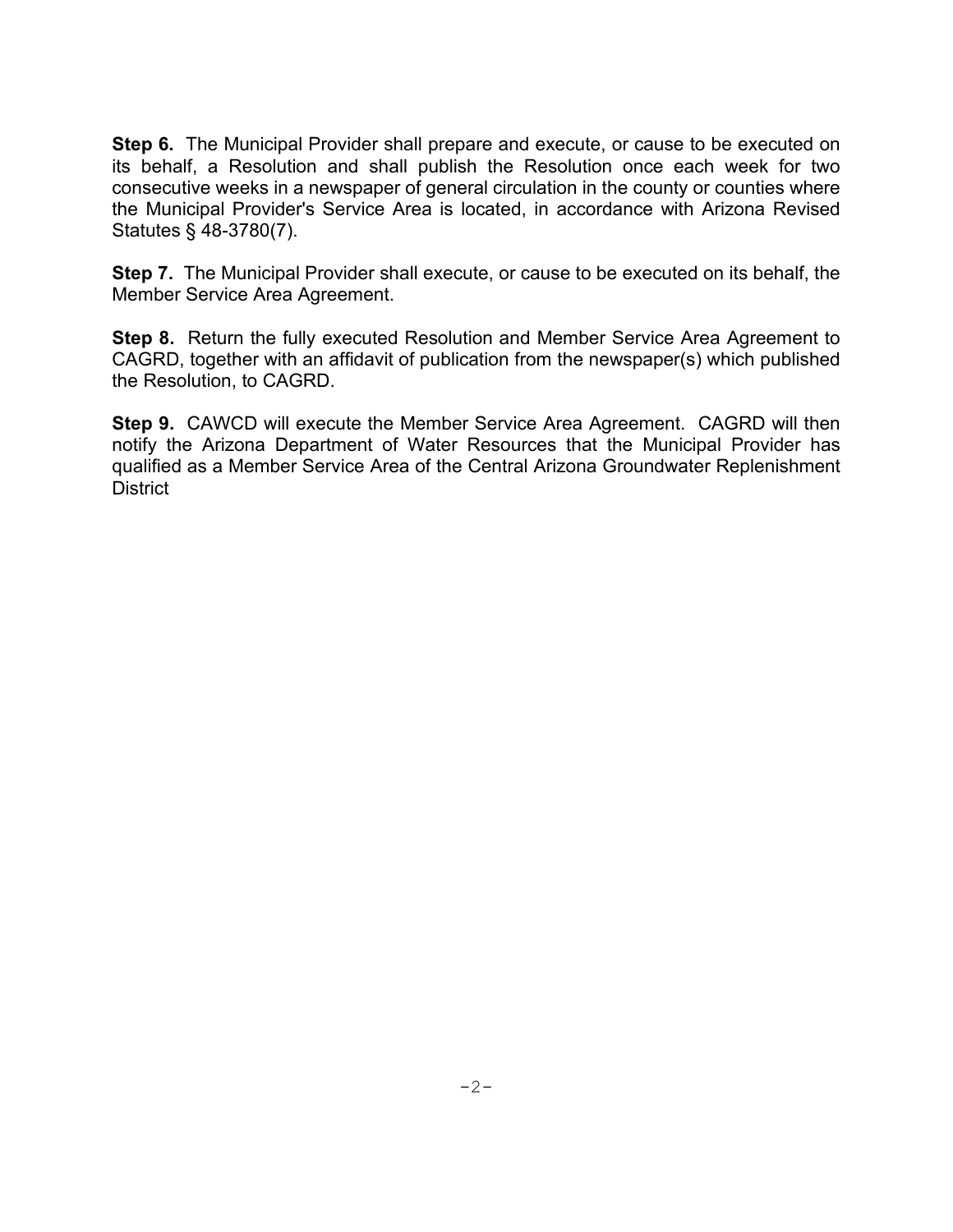# **PART III - GENERAL INFORMATION**

|                           | 1. Water Provider:                                                                                                                                                |  |  |  |
|---------------------------|-------------------------------------------------------------------------------------------------------------------------------------------------------------------|--|--|--|
| a.                        |                                                                                                                                                                   |  |  |  |
| b.                        |                                                                                                                                                                   |  |  |  |
| C.                        | ,我们也不会有什么。""我们的人,我们也不会有什么?""我们的人,我们也不会有什么?""我们的人,我们也不会有什么?""我们的人,我们也不会有什么?""我们的人                                                                                  |  |  |  |
| 2. Owner:                 |                                                                                                                                                                   |  |  |  |
| a.                        |                                                                                                                                                                   |  |  |  |
| b.                        | If the owner of the Water Provider is other than an individual, such as a<br>corporation, limited liability company, partnership or trust, name the type of legal |  |  |  |
| C.                        |                                                                                                                                                                   |  |  |  |
| d.                        |                                                                                                                                                                   |  |  |  |
| 3. Primary contact party: |                                                                                                                                                                   |  |  |  |
|                           |                                                                                                                                                                   |  |  |  |
| b.                        |                                                                                                                                                                   |  |  |  |
|                           |                                                                                                                                                                   |  |  |  |
| C.                        |                                                                                                                                                                   |  |  |  |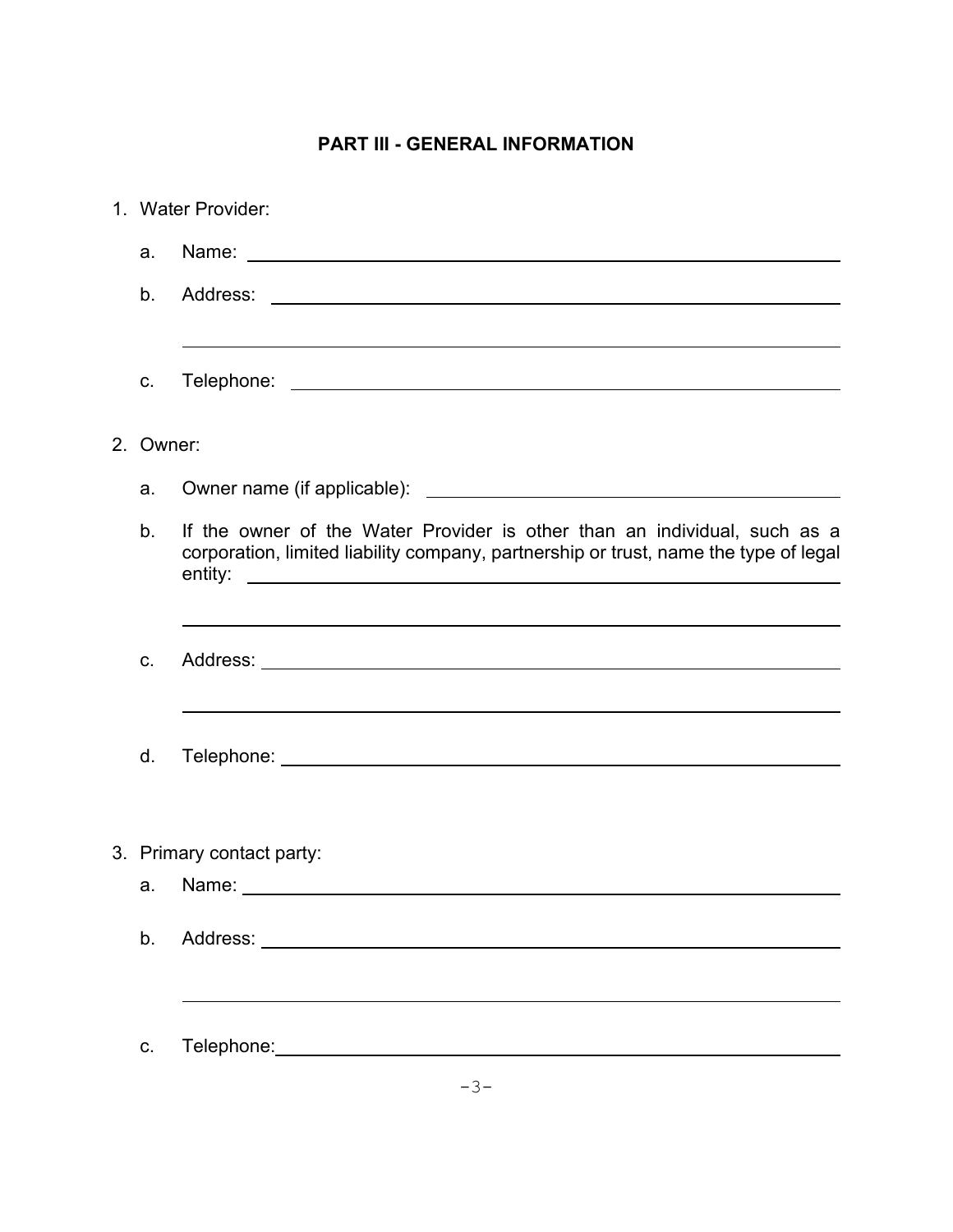4. The Member Service Area Agreement must specify the maximum annual volume for which CAGRD is committing to provide replenishment services. Please enter the maximum requested annual replenishment commitment for the proposed Member Service Area (in acre-feet per year):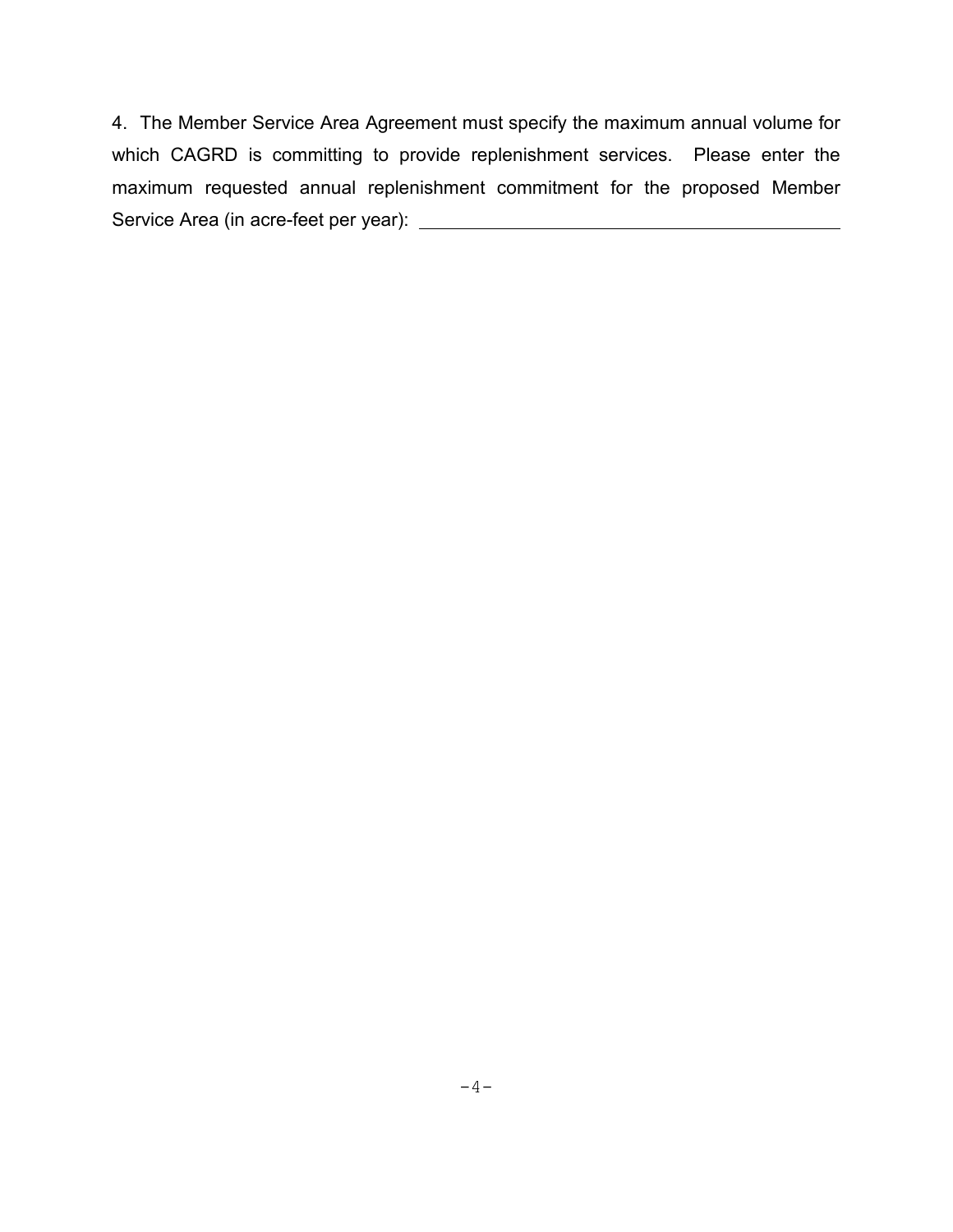## **PART IV - DOCUMENTS REQUIRED FOR INITIAL PROCESSING**

- 1. A complete copy of the Application for a Designation of Assured Water Supply, including all attachments and supplements, as submitted to the Arizona Department of Water Resources.
- 2. A map of the Municipal Provider's service area, including the current and proposed distribution system.
- 3. Applicable documentation that confirms the municipal provider's legal authority to do business in Arizona. Such documentation may include: articles of incorporation, articles of organization, partnership agreement, operating agreement, corporate bylaws, certificate of good standing from the Arizona Corporation Commission, or resolutions by the County Board of Supervisors.